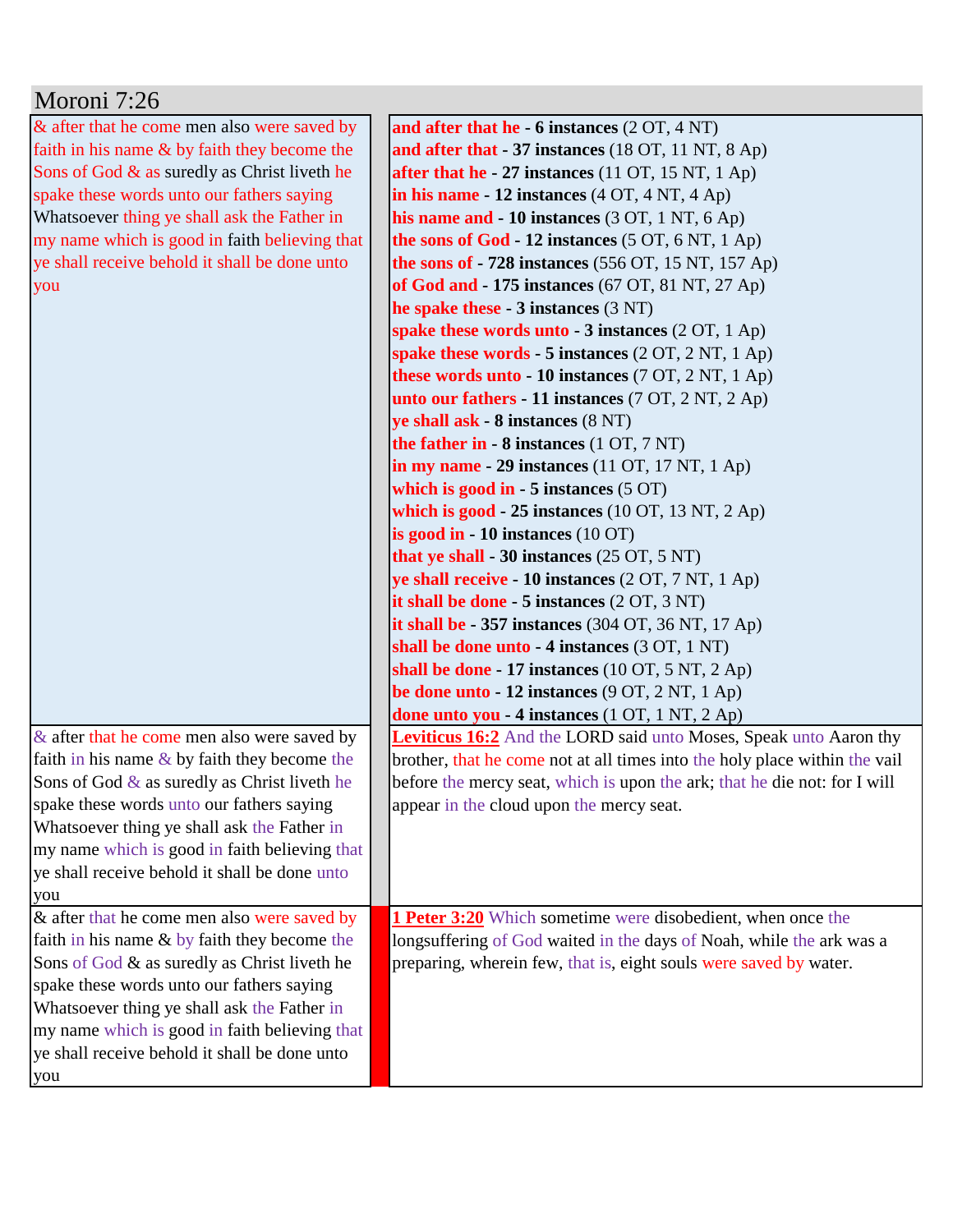| & after that he come men also were saved by    | <b>Galatians 3:26</b> For ye are all the children of God by faith in Christ   |
|------------------------------------------------|-------------------------------------------------------------------------------|
| faith in his name & by faith they become the   | Jesus.                                                                        |
| Sons of God & as suredly as Christ liveth he   |                                                                               |
| spake these words unto our fathers saying      |                                                                               |
| Whatsoever thing ye shall ask the Father in    |                                                                               |
| my name which is good in faith believing that  |                                                                               |
| ye shall receive behold it shall be done unto  |                                                                               |
| you                                            |                                                                               |
| $\&$ after that he come men also were saved by | Acts 3:16 And his name through faith in his name hath made this man           |
| faith in his name & by faith they become the   | strong, whom ye see and know: yea, the faith which is by him hath given       |
| Sons of God & as suredly as Christ liveth he   | him this perfect soundness in the presence of you all.                        |
| spake these words unto our fathers saying      |                                                                               |
| Whatsoever thing ye shall ask the Father in    |                                                                               |
| my name which is good in faith believing that  |                                                                               |
| ye shall receive behold it shall be done unto  |                                                                               |
| you                                            |                                                                               |
| $\&$ after that he come men also were saved by | Romans 3:25 Whom God hath set forth to be a propitiation through faith        |
| faith in his name & by faith they become the   | in his blood, to declare his righteousness for the remission of sins that are |
| Sons of God & as suredly as Christ liveth he   | past, through the forbearance of God;                                         |
| spake these words unto our fathers saying      |                                                                               |
| Whatsoever thing ye shall ask the Father in    |                                                                               |
| my name which is good in faith believing that  |                                                                               |
| ye shall receive behold it shall be done unto  |                                                                               |
| you                                            |                                                                               |
| & after that he come men also were saved by    | <b>Ecclesiasticus 47:13</b> Solomon reigned in a peaceable time, and was      |
| faith in his name $&$ by faith they become the | honoured; for God made all quiet round about him, that he might build         |
| Sons of God & as suredly as Christ liveth he   | an house in his name, and prepare his sanctuary for ever.                     |
| spake these words unto our fathers saying      |                                                                               |
| Whatsoever thing ye shall ask the Father in    |                                                                               |
| my name which is good in faith believing that  |                                                                               |
| ye shall receive behold it shall be done unto  |                                                                               |
| you                                            |                                                                               |
| & after that he come men also were saved by    | 1 Maccabees 14:43 Beside this, that he should be obeyed of every man,         |
| faith in his name $&$ by faith they become the | and that all the writings in the country should be made in his name, and      |
| Sons of God & as suredly as Christ liveth he   | that he should be clothed in purple, and wear gold:                           |
| spake these words unto our fathers saying      |                                                                               |
| Whatsoever thing ye shall ask the Father in    |                                                                               |
| my name which is good in faith believing that  |                                                                               |
| ye shall receive behold it shall be done unto  |                                                                               |
| you                                            |                                                                               |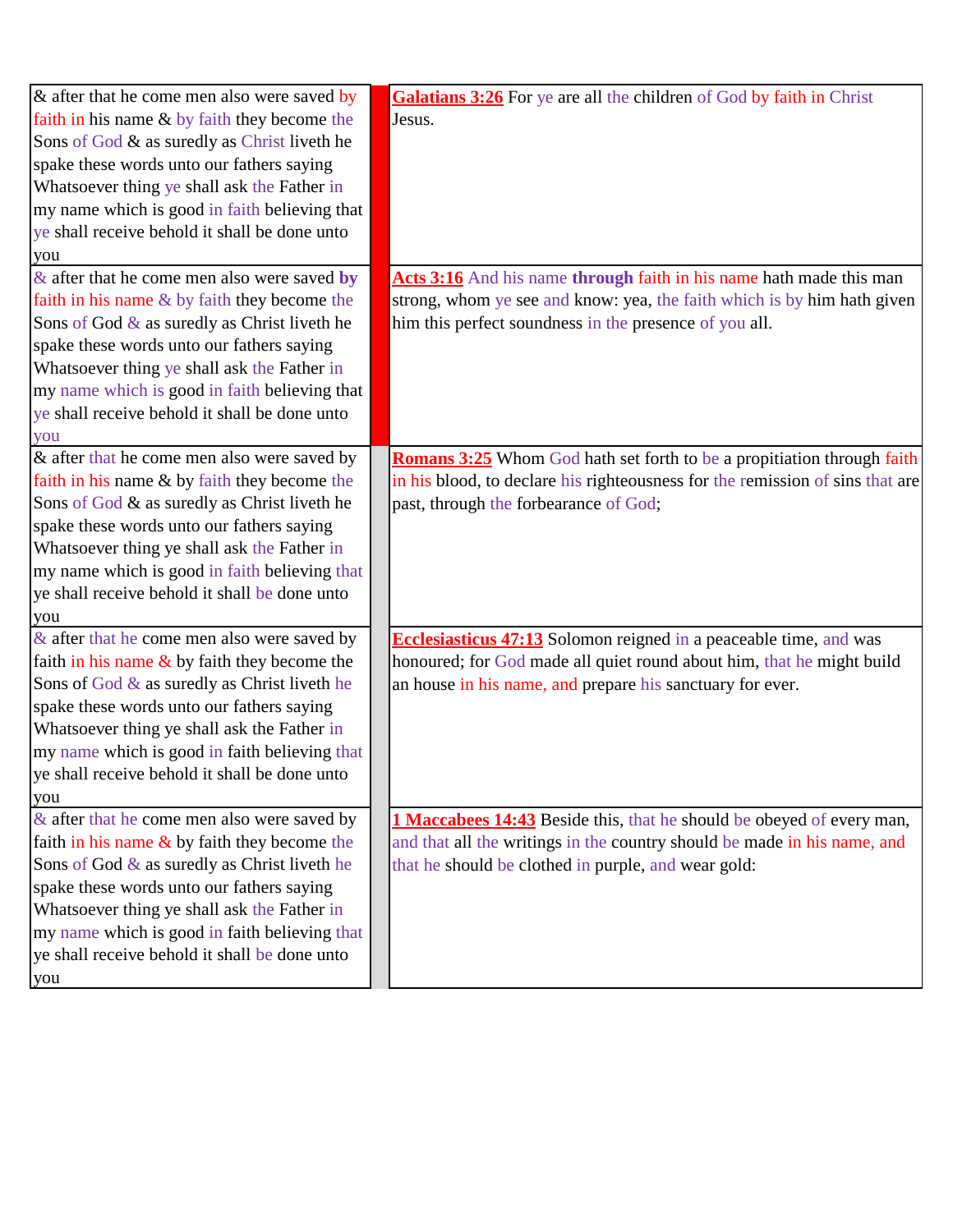| & after that he come men also were saved by     | 2 Esdras 9:7 And every one that shall be saved, and shall be able to          |
|-------------------------------------------------|-------------------------------------------------------------------------------|
| faith in his name $\&$ by faith they become the | escape by his works, and by faith, whereby ye have believed,                  |
| Sons of God & as suredly as Christ liveth he    |                                                                               |
| spake these words unto our fathers saying       |                                                                               |
| Whatsoever thing ye shall ask the Father in     |                                                                               |
| my name which is good in faith believing that   |                                                                               |
| ye shall receive behold it shall be done unto   |                                                                               |
| you                                             |                                                                               |
| & after that he come men also were saved by     | <b>Hebrews 11:29</b> By faith they passed through the Red sea as by dry land: |
| faith in his name & by faith they become the    | which the Egyptians assaying to do were drowned.                              |
| Sons of God & as suredly as Christ liveth he    |                                                                               |
| spake these words unto our fathers saying       |                                                                               |
| Whatsoever thing ye shall ask the Father in     |                                                                               |
| my name which is good in faith believing that   |                                                                               |
| ye shall receive behold it shall be done unto   |                                                                               |
| you                                             |                                                                               |
| & after that he come men also were saved by     | <b>John 1:12</b> But as many as received him, to them gave he power to        |
| faith in his name & by faith they become the    | become the sons of God, even to them that believe on his name:                |
| Sons of God & as suredly as Christ liveth he    |                                                                               |
| spake these words unto our fathers saying       |                                                                               |
| Whatsoever thing ye shall ask the Father in     |                                                                               |
| my name which is good in faith believing that   |                                                                               |
| ye shall receive behold it shall be done unto   |                                                                               |
| you                                             |                                                                               |
| & after that he come men also were saved by     | 1 John 3:2 Beloved, now are we the sons of God, and it doth not yet           |
| faith in his name $&$ by faith they become the  | appear what we shall be: but we know that, when he shall appear, we           |
| Sons of God $\&$ as suredly as Christ liveth he | shall be like him; for we shall see him as he is.                             |
| spake these words unto our fathers saying       |                                                                               |
| Whatsoever thing ye shall ask the Father in     |                                                                               |
| my name which is good in faith believing that   |                                                                               |
| ye shall receive behold it shall be done unto   |                                                                               |
| you                                             |                                                                               |
| $\&$ after that he come men also were saved by  | 2 Chronicles 26:5 And he sought God in the days of Zechariah, who had         |
| faith in his name $&$ by faith they become the  | understanding in the visions of God: and as long as he sought the LORD,       |
| Sons of God & as suredly as Christ liveth he    | God made him to prosper.                                                      |
| spake these words unto our fathers saying       |                                                                               |
| Whatsoever thing ye shall ask the Father in     |                                                                               |
| my name which is good in faith believing that   |                                                                               |
| ye shall receive behold it shall be done unto   |                                                                               |
| you                                             |                                                                               |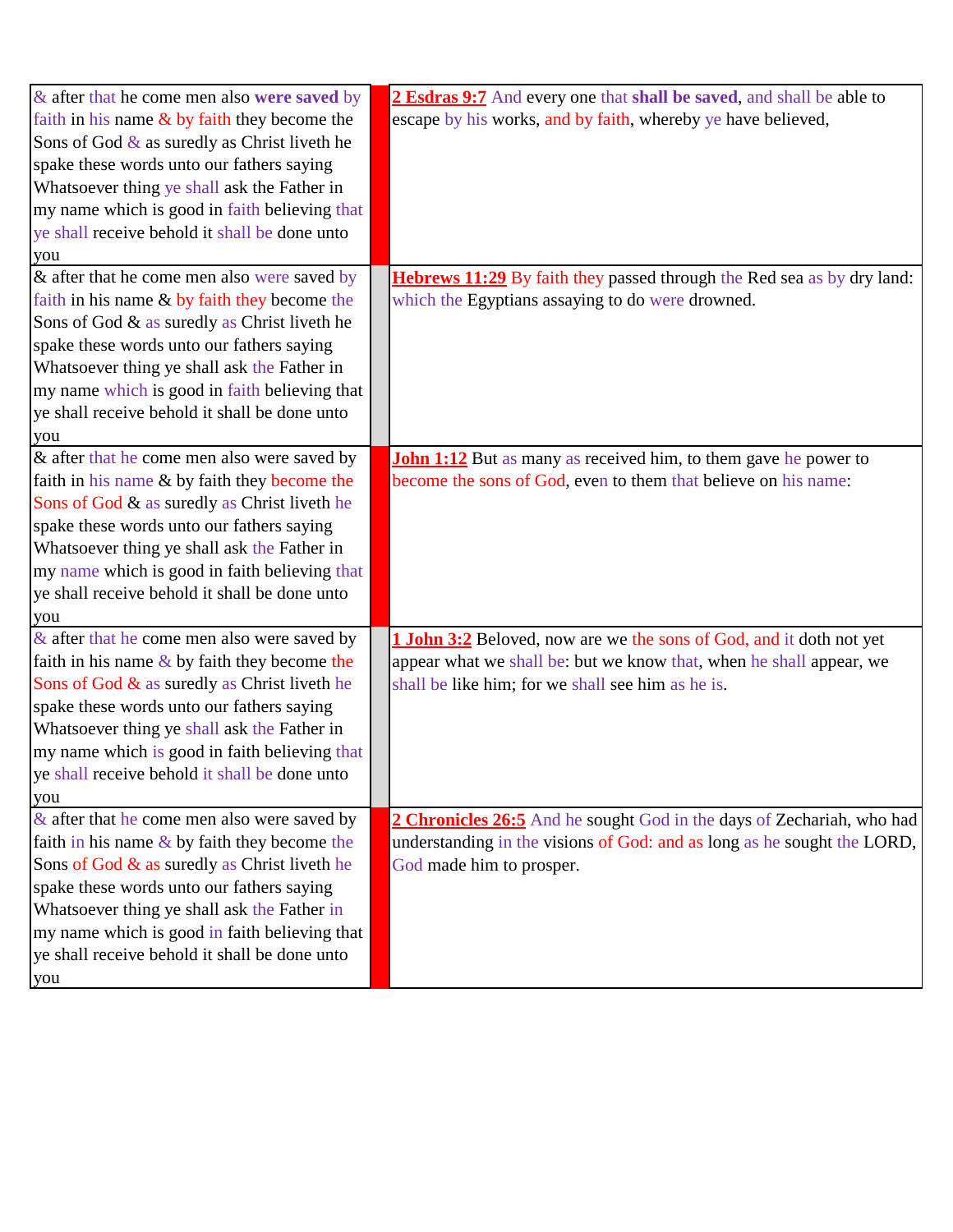| $\&$ after that he come men also were saved by  | Matthew 27:65 Pilate said unto them, Ye have a watch: go your way,              |
|-------------------------------------------------|---------------------------------------------------------------------------------|
| faith in his name & by faith they become the    | make it as sure as ye can.                                                      |
| Sons of God & as suredly as Christ liveth he    |                                                                                 |
| spake these words unto our fathers saying       |                                                                                 |
| Whatsoever thing ye shall ask the Father in     |                                                                                 |
| my name which is good in faith believing that   |                                                                                 |
| ye shall receive behold it shall be done unto   |                                                                                 |
| you                                             |                                                                                 |
| $\&$ after that he come men also were saved by  | <b>John 8:30</b> As he spake these words, many believed on him.                 |
| faith in his name & by faith they become the    |                                                                                 |
| Sons of God & as suredly as Christ liveth he    |                                                                                 |
| spake these words unto our fathers saying       |                                                                                 |
| Whatsoever thing ye shall ask the Father in     |                                                                                 |
| my name which is good in faith believing that   |                                                                                 |
| ye shall receive behold it shall be done unto   |                                                                                 |
| you                                             |                                                                                 |
| $\&$ after that he come men also were saved by  | Acts 3:25 Ye are the children of the prophets, and of the covenant which        |
| faith in his name & by faith they become the    | God made with our fathers, saying unto Abraham, And in thy seed shall           |
| Sons of God & as suredly as Christ liveth he    | all the kindreds of the earth be blessed.                                       |
| spake these words unto our fathers saying       |                                                                                 |
| Whatsoever thing ye shall ask the Father in     |                                                                                 |
| my name which is good in faith believing that   |                                                                                 |
| ye shall receive behold it shall be done unto   |                                                                                 |
| you                                             |                                                                                 |
| $\&$ after that he come men also were saved by  | <b>Deuteronomy 32:47</b> For it is not a vain thing for you; because it is your |
| faith in his name $&$ by faith they become the  | life: and through this thing ye shall prolong your days in the land,            |
| Sons of God $\&$ as suredly as Christ liveth he | whither ye go over Jordan to possess it.                                        |
| spake these words unto our fathers saying       |                                                                                 |
| Whatsoever thing ye shall ask the Father in     |                                                                                 |
| my name which is good in faith believing that   |                                                                                 |
| ye shall receive behold it shall be done unto   |                                                                                 |
| you                                             |                                                                                 |
| $\&$ after that he come men also were saved by  | <b>Luke 12:11</b> And when they bring you unto the synagogues, and unto         |
| faith in his name $&$ by faith they become the  | magistrates, and powers, take ye no thought how or what thing ye shall          |
| Sons of God $\&$ as suredly as Christ liveth he | answer, or what ye shall say:                                                   |
| spake these words unto our fathers saying       |                                                                                 |
| Whatsoever thing ye shall ask the Father in     |                                                                                 |
| my name which is good in faith believing that   |                                                                                 |
| ye shall receive behold it shall be done unto   |                                                                                 |
| you                                             |                                                                                 |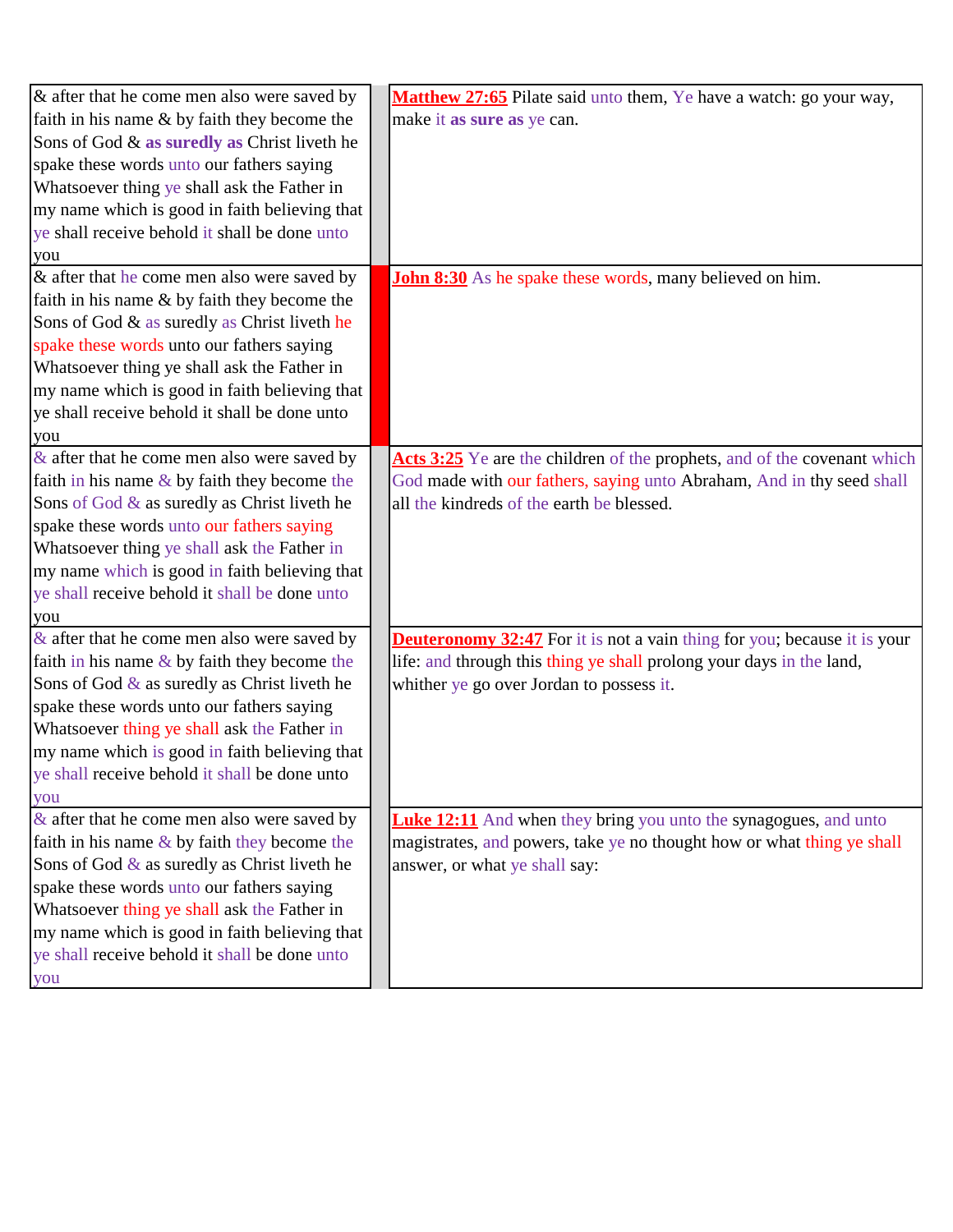| & after that he come men also were saved by     | <b>John 16:23</b> And in that day ye shall ask me nothing. Verily, verily, I say |
|-------------------------------------------------|----------------------------------------------------------------------------------|
| faith in his name $&$ by faith they become the  | unto you, Whatsoever ye shall ask the Father in my name, he will give            |
| Sons of God & as suredly as Christ liveth he    | it you.                                                                          |
| spake these words unto our fathers saying       |                                                                                  |
| Whatsoever thing ye shall ask the Father in     |                                                                                  |
| my name which is good in faith believing that   |                                                                                  |
| ye shall receive behold it shall be done unto   |                                                                                  |
| you                                             |                                                                                  |
| & after that he come men also were saved by     | <b>John 15:7</b> If ye abide in me, and my words abide in you, ye shall ask      |
| faith in his name $\&$ by faith they become the | what ye will, and it shall be done unto you.                                     |
| Sons of God & as suredly as Christ liveth he    |                                                                                  |
| spake these words unto our fathers saying       |                                                                                  |
| Whatsoever thing ye shall ask the Father in     |                                                                                  |
| my name which is good in faith believing that   |                                                                                  |
| ye shall receive behold it shall be done unto   |                                                                                  |
| you                                             |                                                                                  |
| & after that he come men also were saved by     | <b>Jeremiah 50:5</b> They shall ask the way to Zion with their faces             |
| faith in his name $\&$ by faith they become the | thitherward, saying, Come, and let us join ourselves to the LORD in a            |
| Sons of God & as suredly as Christ liveth he    | perpetual covenant that shall not be forgotten.                                  |
| spake these words unto our fathers saying       |                                                                                  |
| Whatsoever thing ye shall ask the Father in     |                                                                                  |
| my name which is good in faith believing that   |                                                                                  |
| ye shall receive behold it shall be done unto   |                                                                                  |
| you                                             |                                                                                  |
| & after that he come men also were saved by     | <b>John 15:16</b> Ye have not chosen me, but I have chosen you, and ordained     |
| faith in his name $&$ by faith they become the  | you, that ye should go and bring forth fruit, and that your fruit should         |
| Sons of God & as suredly as Christ liveth he    | remain: that whatsoever ye shall ask of the Father in my name, he may            |
| spake these words unto our fathers saying       | give it you.                                                                     |
| Whatsoever thing ye shall ask the Father in     |                                                                                  |
| my name which is good in faith believing that   |                                                                                  |
| ye shall receive behold it shall be done unto   |                                                                                  |
| <b>vou</b>                                      |                                                                                  |
| & after that he come men also were saved by     | <b>Deuteronomy 18:20</b> But the prophet, which shall presume to speak a         |
| faith in his name $\&$ by faith they become the | word in my name, which I have not commanded him to speak, or that                |
| Sons of God & as suredly as Christ liveth he    | shall speak in the name of other gods, even that prophet shall die.              |
| spake these words unto our fathers saying       |                                                                                  |
| Whatsoever thing ye shall ask the Father in     |                                                                                  |
| my name which is good in faith believing that   |                                                                                  |
| ye shall receive behold it shall be done unto   |                                                                                  |
| you                                             |                                                                                  |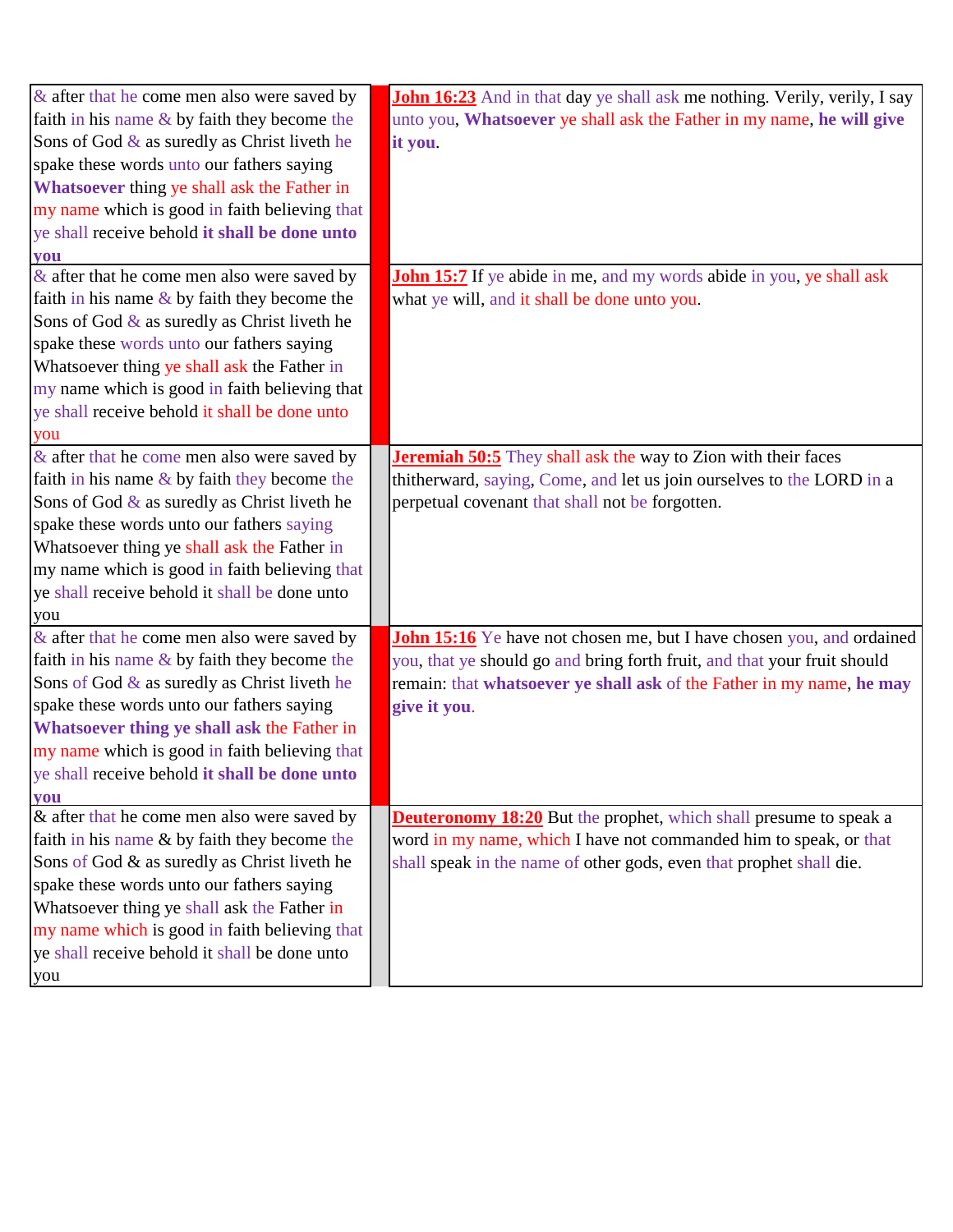| $\&$ after that he come men also were saved by  | <b>Jeremiah 29:23</b> Because they have committed villany in Israel, and have    |
|-------------------------------------------------|----------------------------------------------------------------------------------|
| faith in his name & by faith they become the    | committed adultery with their neighbours' wives, and have spoken lying           |
| Sons of God & as suredly as Christ liveth he    | words in my name, which I have not commanded them; even I know, and              |
| spake these words unto our fathers saying       | am a witness, saith the LORD.                                                    |
| Whatsoever thing ye shall ask the Father in     |                                                                                  |
| my name which is good in faith believing that   |                                                                                  |
| ye shall receive behold it shall be done unto   |                                                                                  |
| you                                             |                                                                                  |
| $\&$ after that he come men also were saved by  | <b>Nehemiah 9:5</b> Then the Levites, Jeshua, and Kadmiel, Bani,                 |
| faith in his name $&$ by faith they become the  | Hashabniah, Sherebiah, Hodijah, Shebaniah, and Pethahiah, said, Stand            |
| Sons of God & as suredly as Christ liveth he    | up and bless the LORD your God for ever and ever: and blessed be thy             |
| spake these words unto our fathers saying       | glorious name, which is exalted above all blessing and praise.                   |
| Whatsoever thing ye shall ask the Father in     |                                                                                  |
| my name which is good in faith believing that   |                                                                                  |
| ye shall receive behold it shall be done unto   |                                                                                  |
| you                                             |                                                                                  |
| & after that he come men also were saved by     | Philippians 2:9 Wherefore God also hath highly exalted him, and given            |
| faith in his name $&$ by faith they become the  | him a name which is above every name:                                            |
| Sons of God & as suredly as Christ liveth he    |                                                                                  |
| spake these words unto our fathers saying       |                                                                                  |
| Whatsoever thing ye shall ask the Father in     |                                                                                  |
| my name which is good in faith believing that   |                                                                                  |
| ye shall receive behold it shall be done unto   |                                                                                  |
| you                                             |                                                                                  |
| $\&$ after that he come men also were saved by  | <b>Romans 15:13</b> Now the God of hope fill you with all joy and peace in       |
| faith in his name $\&$ by faith they become the | believing, that ye may abound in hope, through the power of the Holy             |
| Sons of God $\&$ as suredly as Christ liveth he | Ghost.                                                                           |
| spake these words unto our fathers saying       |                                                                                  |
| Whatsoever thing ye shall ask the Father in     |                                                                                  |
| my name which is good in faith believing that   |                                                                                  |
| ye shall receive behold it shall be done unto   |                                                                                  |
| you                                             |                                                                                  |
| & after that he come men also were saved by     | <b>Ezekiel 36:30</b> And I will multiply the fruit of the tree, and the increase |
| faith in his name $\&$ by faith they become the | of the field, that ye shall receive no more reproach of famine among the         |
| Sons of God $\&$ as suredly as Christ liveth he | heathen.                                                                         |
| spake these words unto our fathers saying       |                                                                                  |
| Whatsoever thing ye shall ask the Father in     |                                                                                  |
| my name which is good in faith believing that   |                                                                                  |
| ye shall receive behold it shall be done unto   |                                                                                  |
| you                                             |                                                                                  |